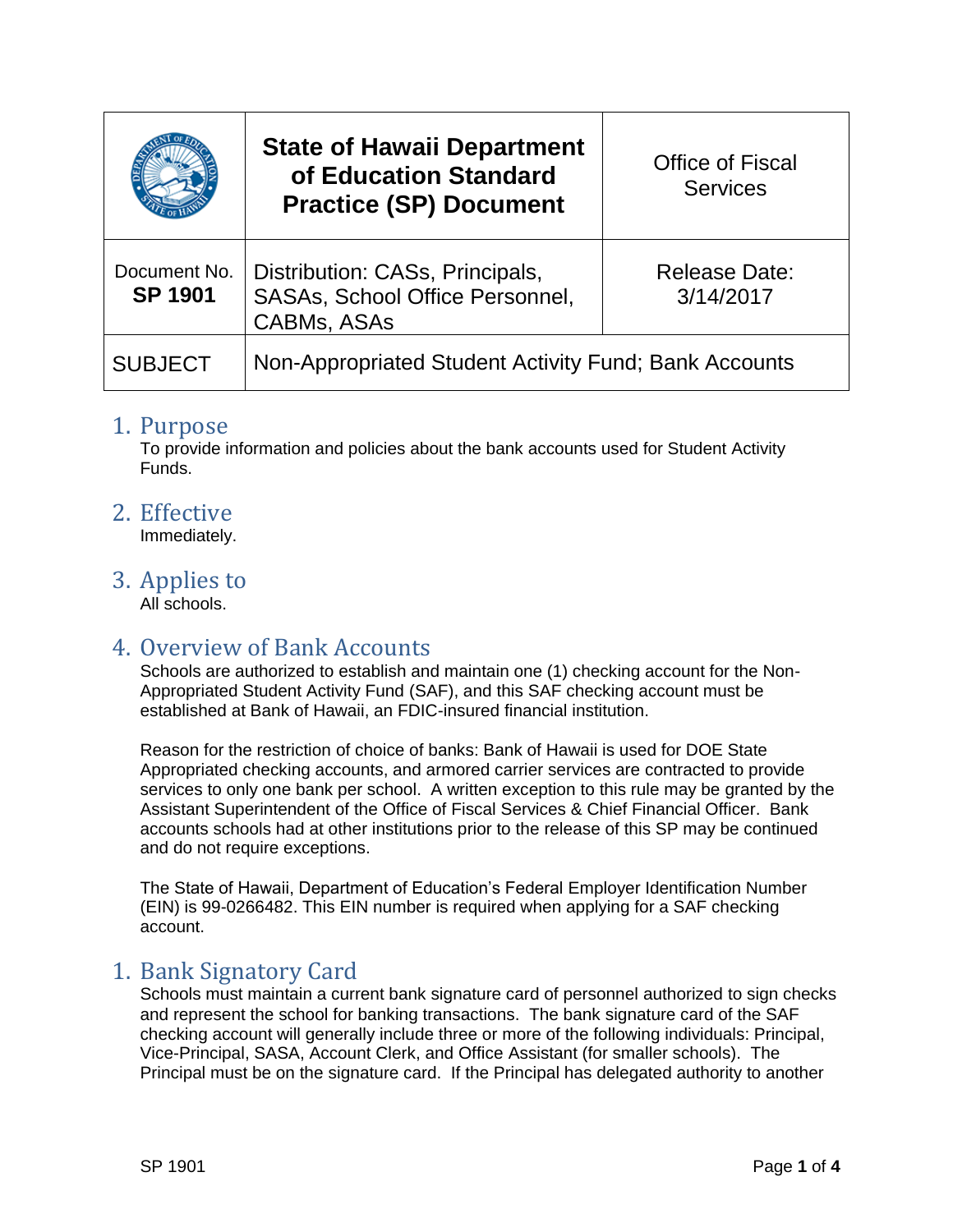administrator in writing (per paragraph 9 of this document) that person must be added to the bank signatory card. All SAF checks must be signed by two of the signatories on this card.

When an employee who had check-signing authority no longer has that authority, that person's name shall be removed immediately from the bank signature card in order to reduce the risk of a theft of SAF funds.

# 2. Bank Statements and Communications

Schools shall maintain files of hard copy bank documents which could include: monthly bank statements, copies of cancelled checks, bank notices, and any other significant bank communications sent in hard copy by the bank. The current records retention policy says "Bank Deposit Slips / Receipts; Check Registers; Passbooks; and Cancelled Checks" must be maintained for three years if they have been audited, and six years if they have not been audited.

Bank statements for the Bank of Hawaii's Bankoh Business Connections services are available online for 180 days, or a 6 month statement cycle. The school should create backups of electronic documents regularly.

Schools may contact BOH local branch staff directly if there are questions about bank procedures, requests for current signature cards on file, deposit slips not returned, or other matters. If the school wants to go straight to the main office, contact the DOE's BOH Relationship Manager or the Service Representative directly. Current contact information is included in the References section below.

# 3. Security Tokens

The Bank of Hawaii issues security devices called Bankoh Business Connection (BBC) tokens. A BBC token is needed to get an access code every time the school's bank account is accessed by phone or online, such as to get an online bank statement. Each school has a token for one BBC user. The References section of this SP contains additional information about adding and deleting a token user, and getting a replacement token. If a token is not used for 30 days the password must be reset.

# 4. Deposit Slips and Checks

Checks and deposit slips should be imprinted with certain required identifying information— State of Hawaii Department of Education, Student Activity Fund, School Name and FMS 3 digit Org ID number, and School Address. Example as follows:

State of Hawaii Department of Education Student Activity Fund King Kaumauali'i Elementary School #457 4380 Hanamaulu Road Lihue, HI 96766

SAF checks and deposit slips that will work with the KEV System must be ordered from the approved price list. Please refer to the official price list released by DOE OFS Procurement and Contracts Branch titled "Checks and Deposit Slips for Student Activity Fund (SAF)" for additional information. Paper stock for SAF Cash Receipts can also be ordered from a price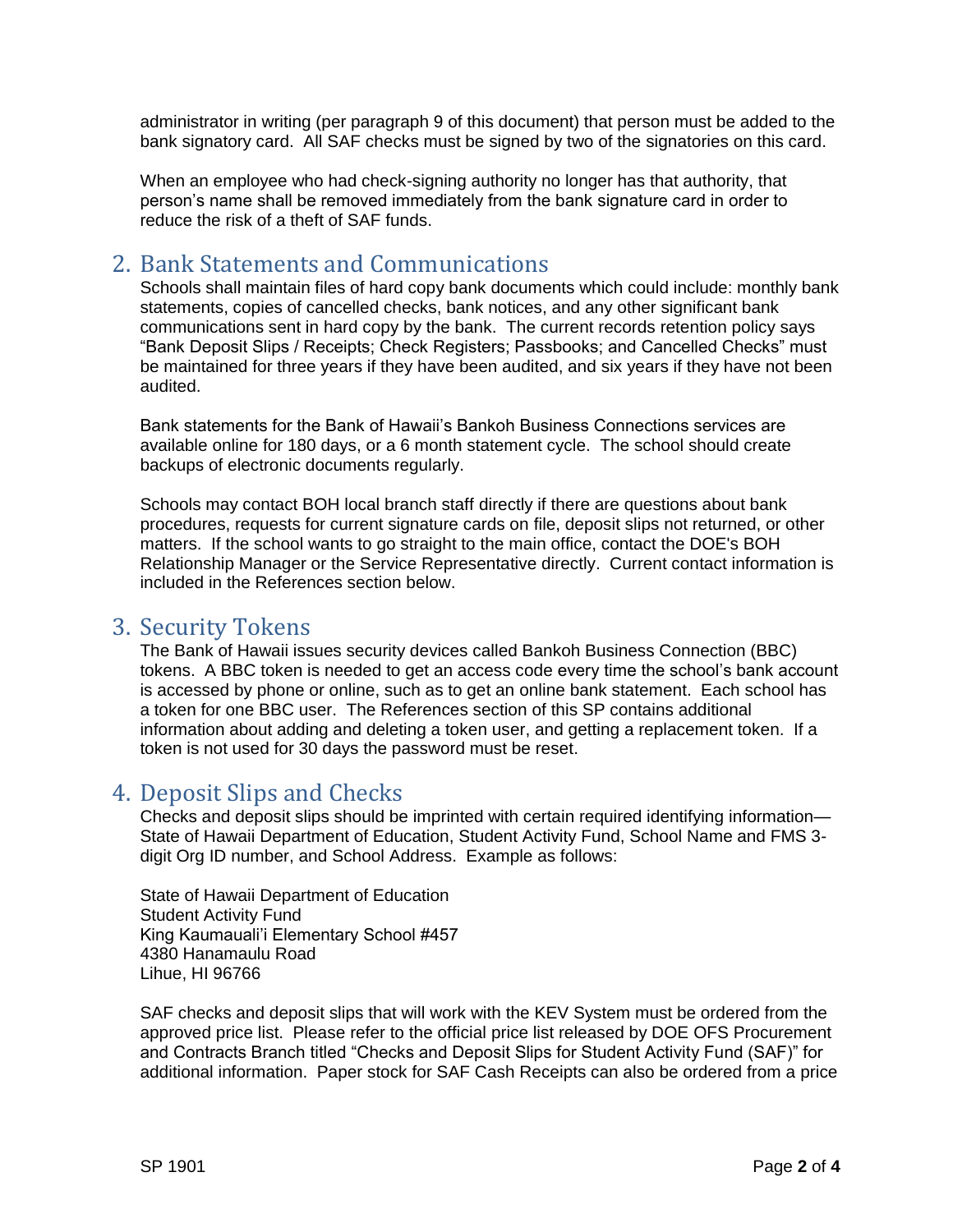list titled "SAF Cash Receipt Stock." The stock is perforated to be easily separated into 3 copies of the receipt.

Schools should only issue bank checks printed through the SAF System. Manual checks (handwritten or typed) are highly discouraged because checks written outside the SAF System may not get recorded or could be recorded in an incorrect amount or account when entered into the SAF System, resulting in discrepancies between the actual bank balances and the balances showing in the SAF System. Further potential discrepancies could result from entering a different vendor into SAF System than the payee indicated on the manual check.

One of the benefits of the SAF System is the ability to print checks. This is an important internal control measure which ensures the check information and balances in SAF are correct. The FAQs for this SP include suggestions for procedures to avoid the need for manual checks.

### 5. Principal's Role

The Principal of the school serves as trustee for the bank account, and is directly responsible for all activities and expenditures related to the non-appropriated Student Activity Fund in accordance with the rules, policies, and procedures set forth by the DOE in these Standard Practice documents (SPs), number series 1900 through 1921. If the Principal will be out of the office for an extended length of time and has delegated authority to another administrator in writing, the references to Principal in these SPs include the designee.

School administrators, SASAs, Account Clerks, and Office Assistants are prohibited from advancing funds to, or cashing checks for, staff members from the Non-Appropriated Student Activity Fund.

#### 6. Beneficiaries

The students intended to benefit from specific monies shall receive direct benefit from these monies. The parents of such students shall be informed about the planned use of any excess funds ahead of time. The plan shall be stated on the initial Money-Raising Activity (Form 422) to be approved by the Principal, as well as any promotional materials or communications about the fundraising activity.

#### 5. SP Maintenance Responsibility

The Accounting Services Branch in the Office of Fiscal Services is responsible for maintenance, administration, and questions regarding this SP.

# 6. References, Resources, and Forms

The following resources may provide access to statutory, policy, and contractual authorities; and closely related SPs, procedures, and forms.

- (a) SP 1900 Student Activity Funds, Description of and General Purpose and SPs from 1900 through 1921
- (b) Student Activity Fund <https://intranet.hawaiipublicschools.org/offices/ofs/saf>
- (c) Accounting Services Branch